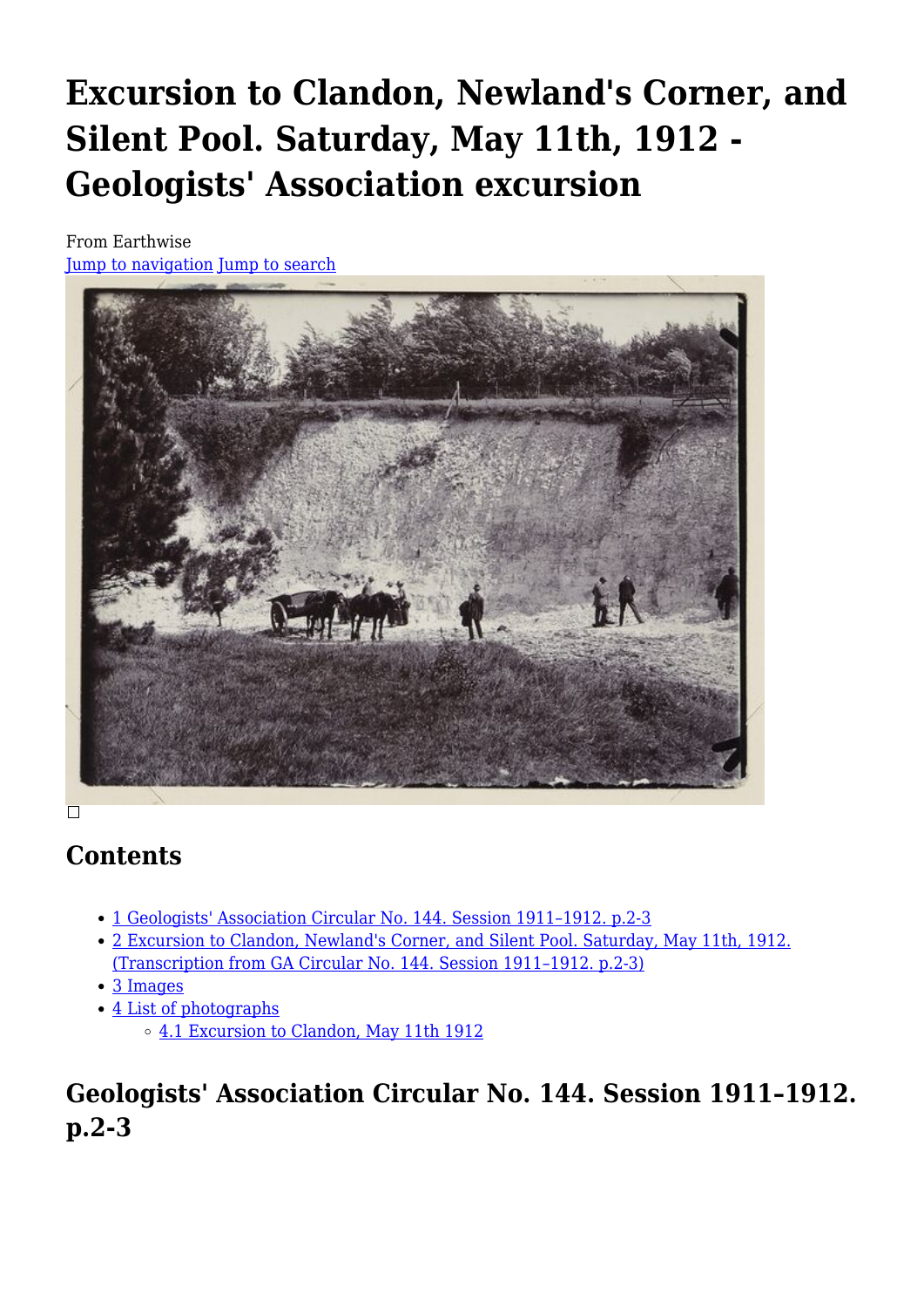



# **Excursion to Clandon, Newland's Corner, and Silent Pool. Saturday, May 11th, 1912. (Transcription from GA Circular No. 144. Session 1911–1912. p.2-3)**

**DIRECTOR**: GEORGE W. YOUNG, F.G.S.

**EXCURSION SECRETARY**: MISS E. PEARSE, 3, Bessborough Mansions, Westminster, S.W.

Train leaves Waterloo at 11 a.m., due Clandon 12.16. Meet Miss Pearce in booking office (South Station) not later than 1,45 a.m. Cheap return fare, 2s. 3d.

Walk southward over Tertiary beds through West Clandon village to chalk pit in Guildford Road (No. 281) cut in zone of *Marsupites,* at junction of *Unitacrinus* and *Marsupites* bands; soft white chalk with scattered ITints. Thence to Dean Bottom pit:(No. 282), zone of *Micraster cor-anguinum,* chalk rather harder with nodular flints in well-marked bands. Ascend the hill. Upper part is covered with thick bed of gravel of doubtful age. The stones are mostly subangular flints embedded in:red and mottled clay, which also contains Lower Greenland chert and some well-rounded Eocene pebbles. Flint pseudomorphs of fossils are abundant. At Newland's Corner, which is at the crest of the escarpment, 562 ft. O.D., there is a splendid view over the Lower Greensand country to the south.

Descend the escarpment to Albury Downs pit (No. 286) at junction of Middle and Lower Chalk; zones exposed are *Rhynchonella cavieri* and *Holaster subglobasus* with well-marked band of Actinoclimax planus marl between. Note the high dip of the beds, which contrasts strongly with the gentle dip seen in the previous pits. Cross the very narrow out-crop of Selbornian (Upper Greenland and Gault) and proceed to pit in Folkestone Sands (Lower Greensand). The sand is strongly false-bedded, richly iron stained, and traversed with veins of iron.

Proceed eastward along Pilgrims' Way to brickyard in Gault. Thence to Silent Pool at foot of Chalk escarpment.

Tea will be taken at the caretaker's cottage, 9d. each, with eggs 1s.

After tea ascend the escarpment to Sherborne pit (No. 277), cut in top of zone of *Holaster planus.* Fossils abundant and easily extracted. Proceed northward, past Scotland Farm, to East Clandon and thence to Clandon Station.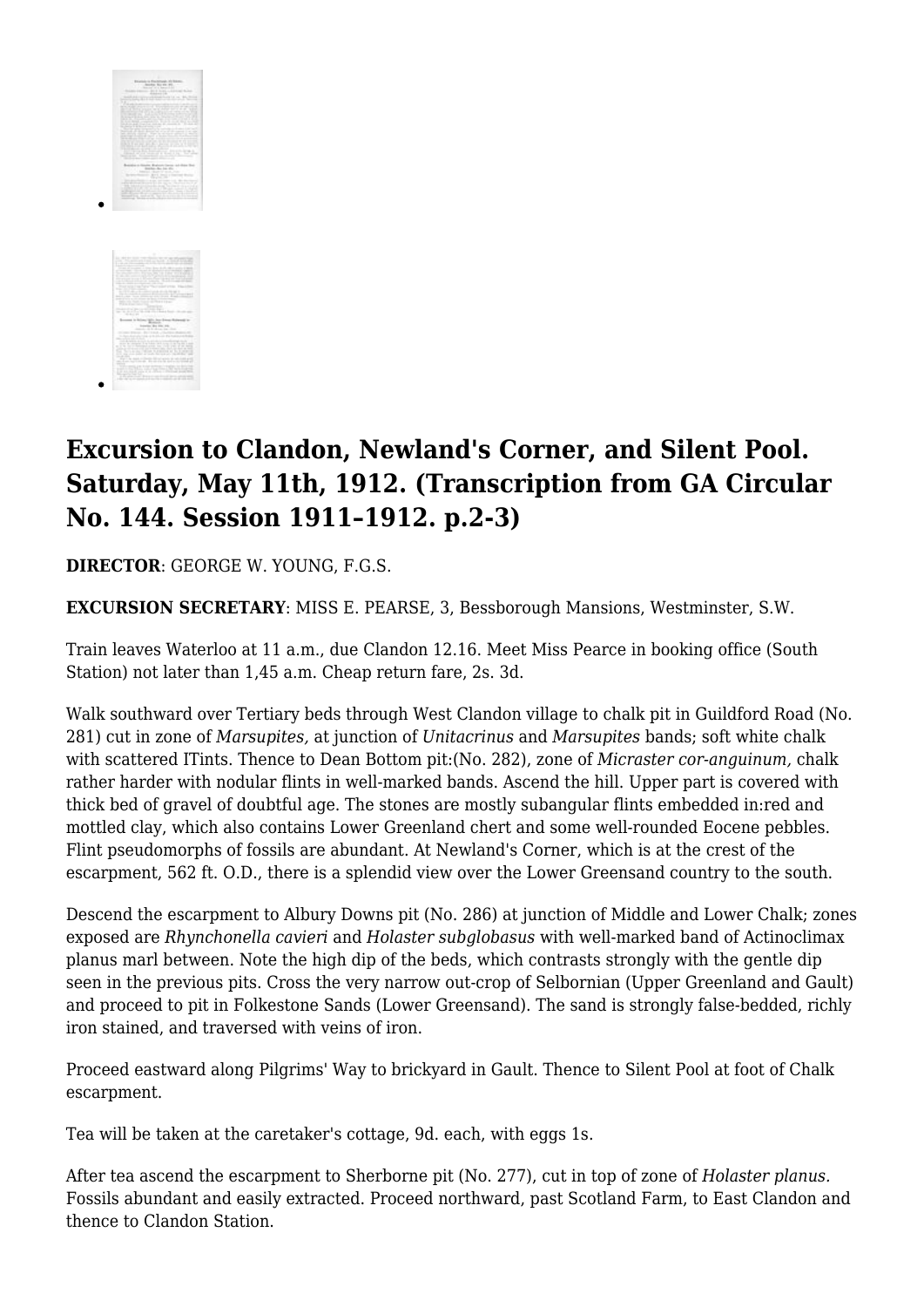Return train, Clandon, 8.33 p.m., due Waterloo 9.49 p.m.

Walking distance about 7 miles.

#### **REFERENCES.**

Geological Survey Map, 1 in. (Old Series), Sheet 8.

1907. YOUNG, G. W.—" The Chalk Area of Western Surrey." *Proc. Geol. Assoc*, vol. xx, p. 422.

#### **Images**



Chalk pit in Guildford Road, West Clandon Village. Marsupites zone. (Pit no. 281.).



Chalk pit in Guildford Road, West Clandon Village. Marsupites zone. (Pit no. 281.).

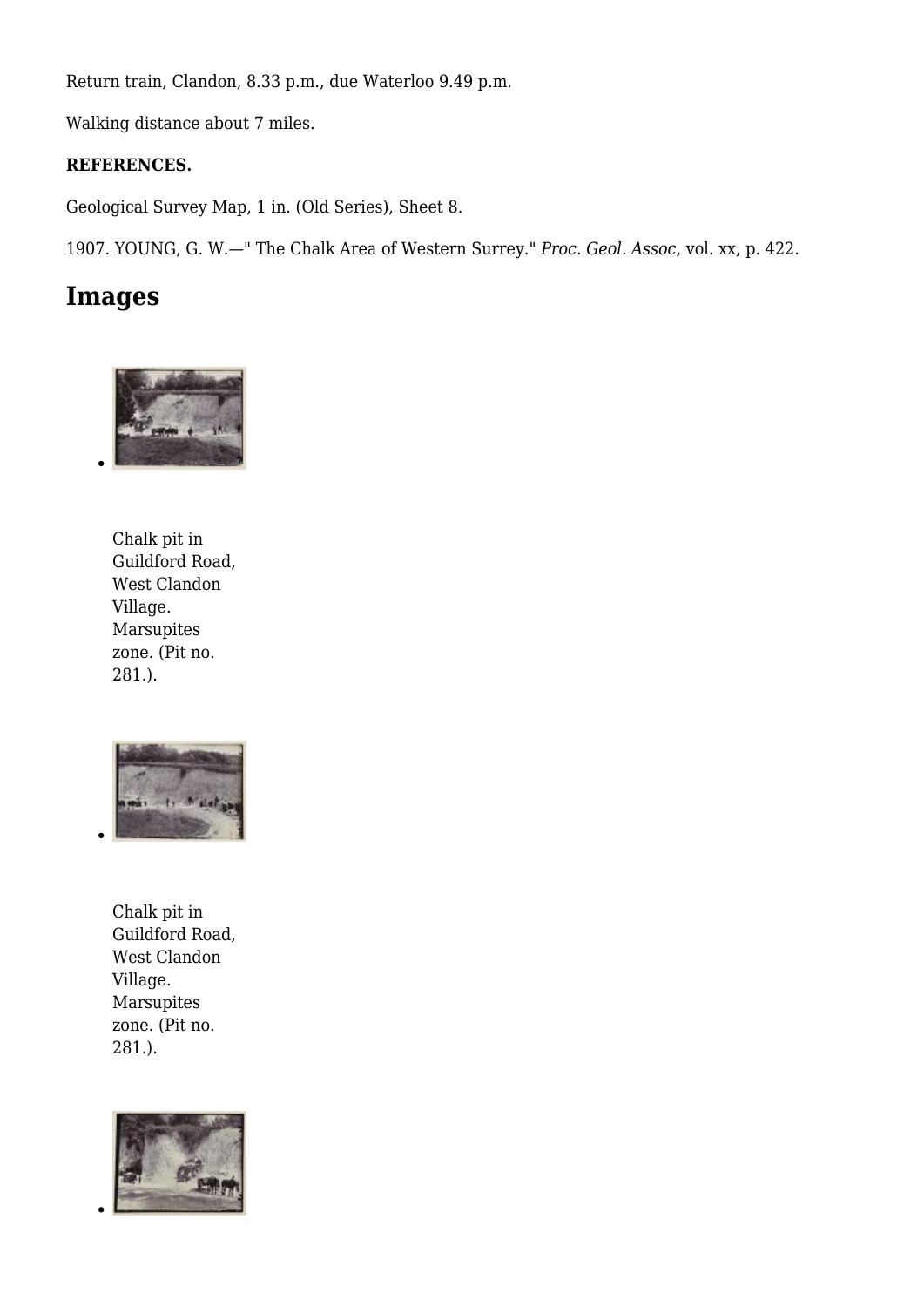Soft white Chalk with scattered flints, junction of Uintacrinus and Marsupites bands is about half-way up. (Pit no. 281.).



Newlands Corner. Looking south over Lower Greensand from the crest of the escarpment, 562 ft OD.



Newlands Corner. Looking south over Lower Greensand from the crest of the escarpment, 562 ft OD.

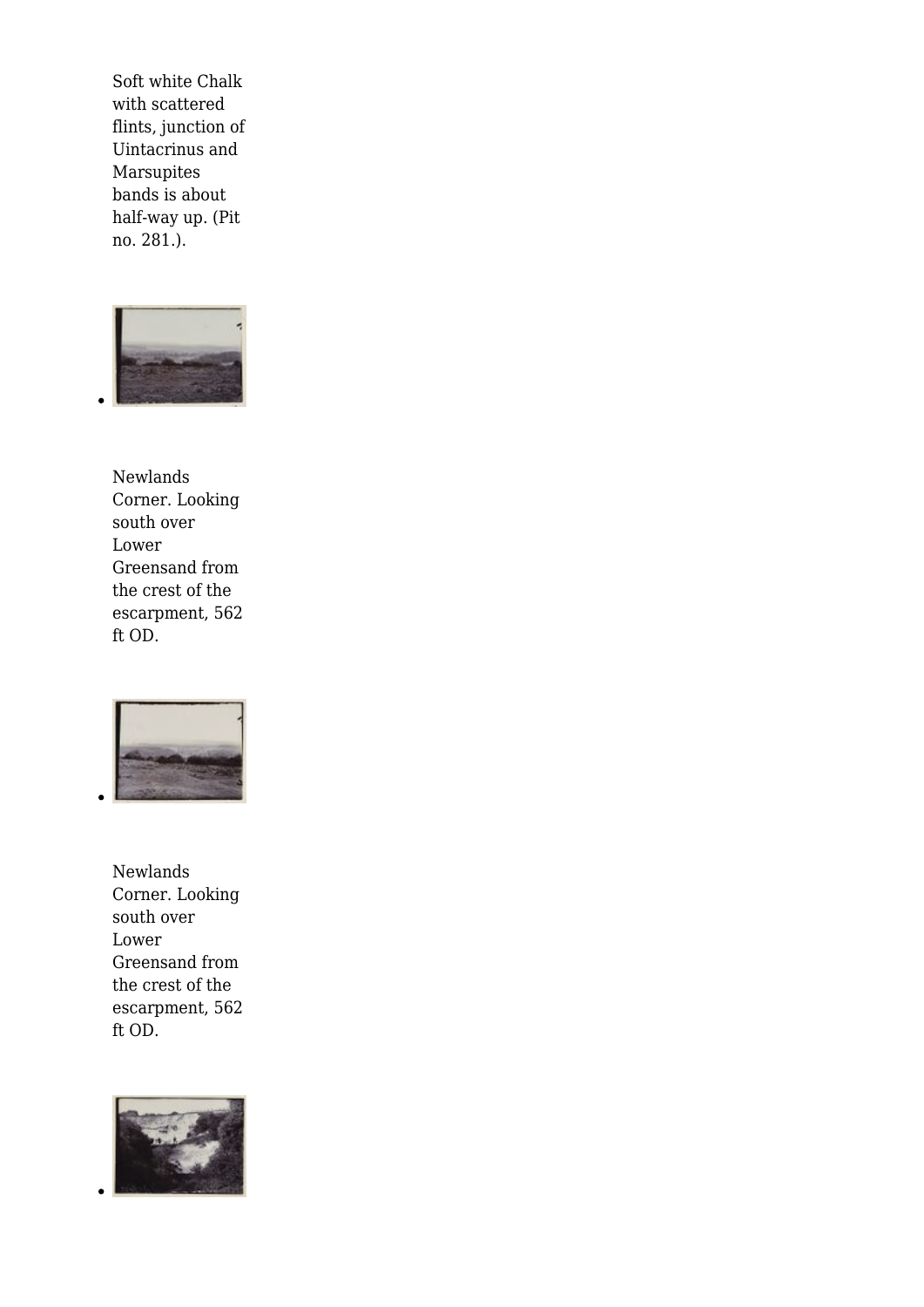Albury Downs pit, junction of Middle and Lower Chalk. (No. 286.) Zones exposed; Rhynchonella cuvieri and Holaster subglobosus with well marked band of Actinocamax planus marl between.



Albury Downs pit, junction of Middle and Lower Chalk. (No. 286.) Zones exposed; Rhynchonella cuvieri and Holaster subglobosus with well marked band of Actinocamax planus marl between.



Pit above Clandon on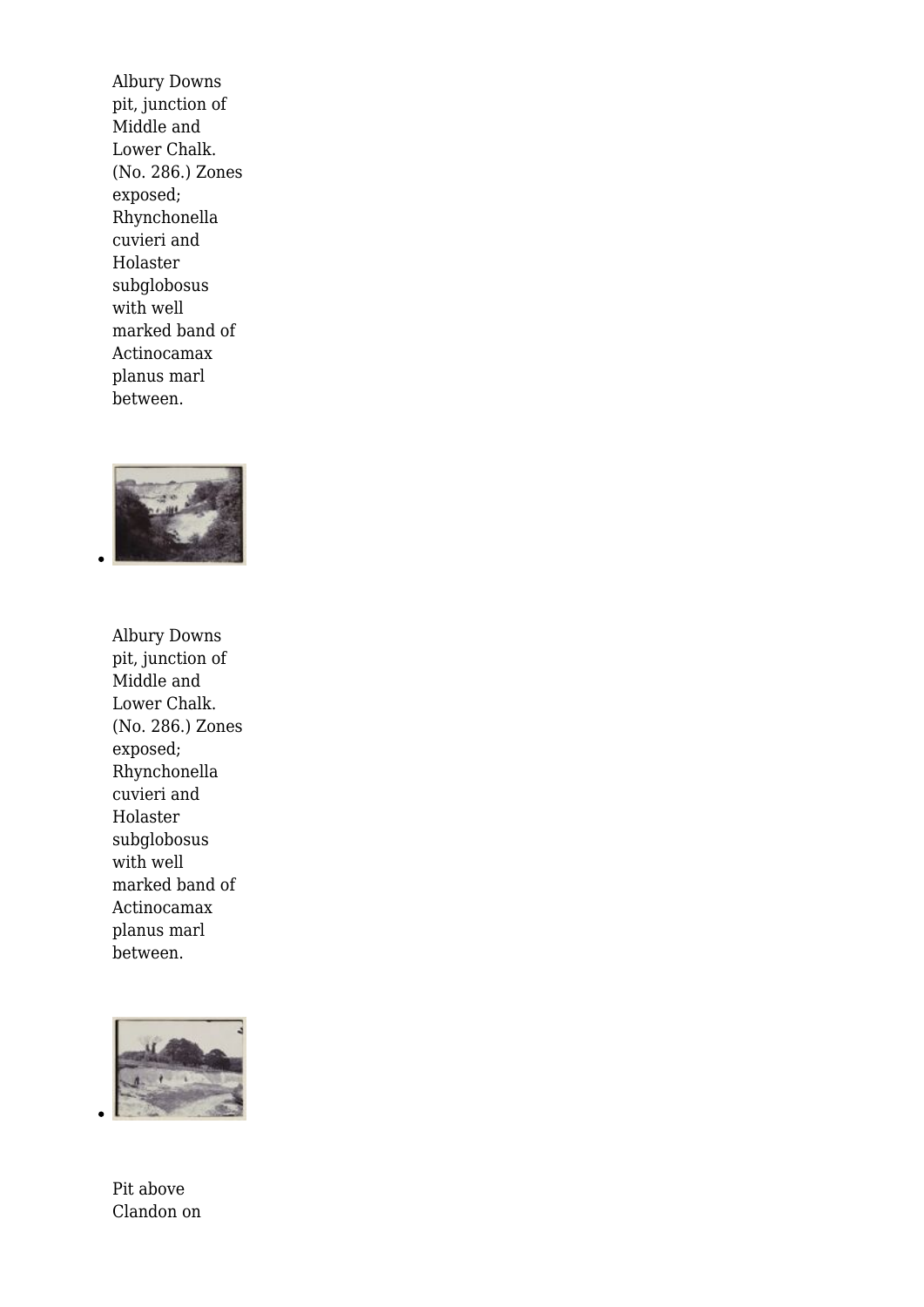Merrow Down and overlooking Dean Bottom. Zone of Micraster cor anguinum. (Pit no. 282.).



Pit above Clandon on Merrow Down and overlooking Dean Bottom. Zone of Micraster cor anguinum. (Pit no. 282.).



Merrow Downs. Gravel consisting mostly of subangular flints embedded in red and mottled clay with Lower Greensand chert and well rounded Eocene pebbles.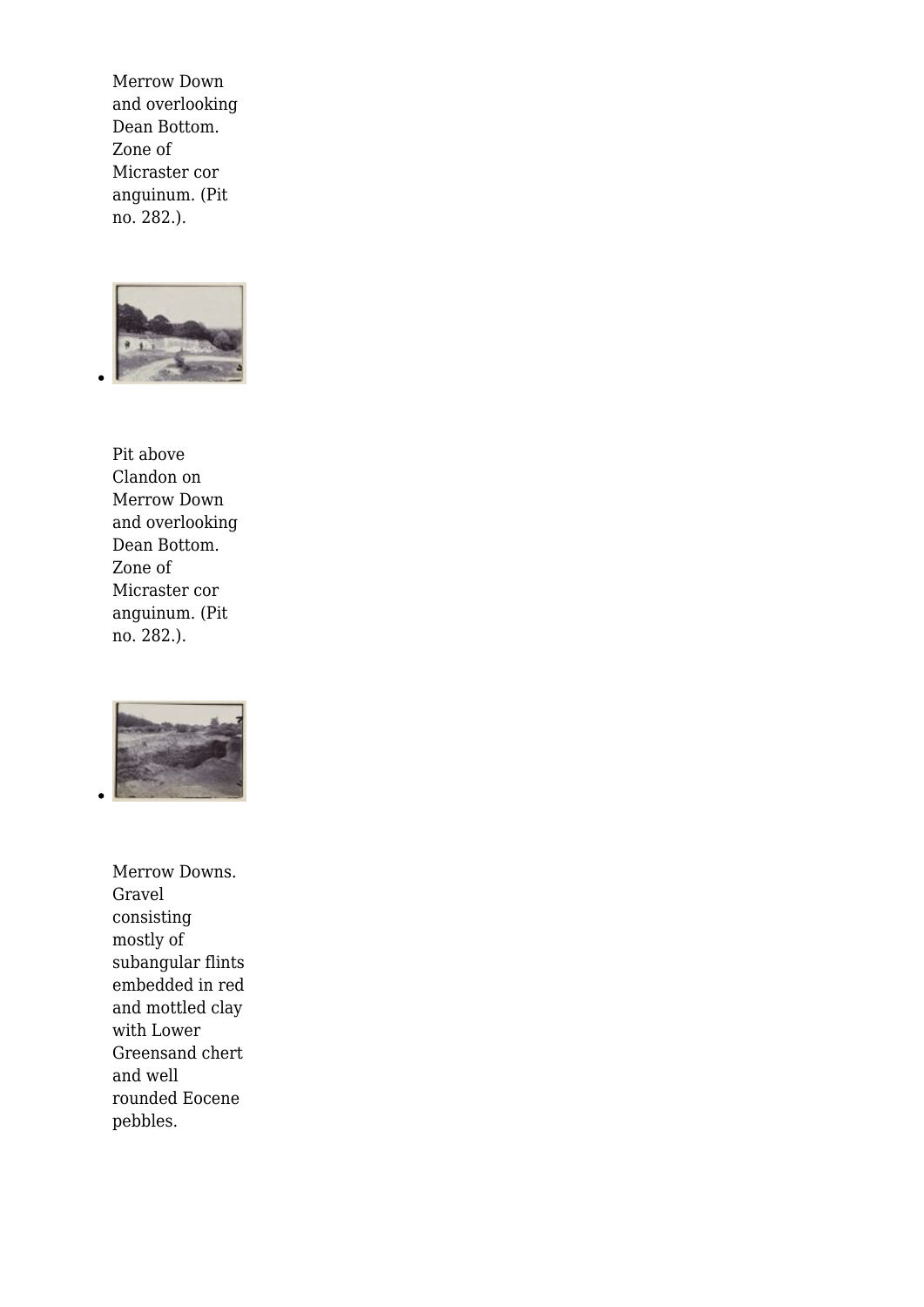

Merrow Downs. Gravel consisting mostly of subangular flints embedded in red and mottled clay with Lower Greensand chert and well rounded Eocene pebbles.

# **List of photographs**

### **Excursion to Clandon, May 11th 1912**

|                 | Page 91 P805509 | Chalk pit in Guildford Road, West Clandon Village. Marsupites zone. (Pit no.<br>281.). Excursion to Clandon, May 11th 1912.                                                                                                                                                                                                                                      |
|-----------------|-----------------|------------------------------------------------------------------------------------------------------------------------------------------------------------------------------------------------------------------------------------------------------------------------------------------------------------------------------------------------------------------|
|                 | Page 91 P805510 | Chalk pit in Guildford Road, West Clandon Village. Marsupites zone. (Pit no.<br>281.). Excursion to Clandon, May 11th 1912.                                                                                                                                                                                                                                      |
| Page 91 P805511 |                 | Soft white Chalk with scattered flints, junction of Uintacrinus and Marsupites<br>bands is about half-way up. (Pit no. 281.). Excursion to Clandon, May 11th 1912.                                                                                                                                                                                               |
| Page 93 P805512 |                 | Newlands Corner. Looking south over Lower Greensand from the crest of the<br>escarpment, 562 ft OD. Excursion to Clandon, May 11th 1912.                                                                                                                                                                                                                         |
| Page 93 P805513 |                 | Newlands Corner. Looking south over Lower Greensand from the crest of the<br>escarpment, 562 ft OD. Excursion to Clandon, May 11th 1912.                                                                                                                                                                                                                         |
|                 |                 | Albury Downs pit, junction of Middle and Lower Chalk. (No. 286.) Zones exposed;<br>Page 93 P805514 Rhynchonella cuvieri and Holaster subglobosus with well marked band of<br>Actinocamax planus marl between. Excursion to Clandon, May 11th 1912.                                                                                                               |
|                 |                 | Albury Downs pit, junction of Middle and Lower Chalk. (No. 286.) Zones exposed;<br>Rhynchonella cuvieri and Holaster subglobosus with well marked band of<br>Page 93 P805515 Actinocamax planus marl between. Excursion to Clandon, May 11th 1912. Added<br>note: Holaster subglobosus; Actinocamax planus marl; Rhynchonella cuvieri zone.<br>[Bottom to top.]. |
| Page 95 P805516 |                 | Pit above Clandon on Merrow Down and overlooking Dean Bottom. Zone of<br>Micraster cor anguinum. (Pit no. 282.). Excursion to Clandon, May 11th 1912.                                                                                                                                                                                                            |
| Page 95 P805517 |                 | Pit above Clandon on Merrow Down and overlooking Dean Bottom. Zone of<br>Micraster cor anguinum. (Pit no. 282.). Excursion to Clandon, May 11th 1912.                                                                                                                                                                                                            |
|                 |                 | Merrow Downs. Gravel consisting mostly of subangular flints embedded in red<br>Page 95 P805518 and mottled clay with Lower Greensand chert and well rounded Eocene pebbles.<br>Excursion to Clandon, May 11th 1912.                                                                                                                                              |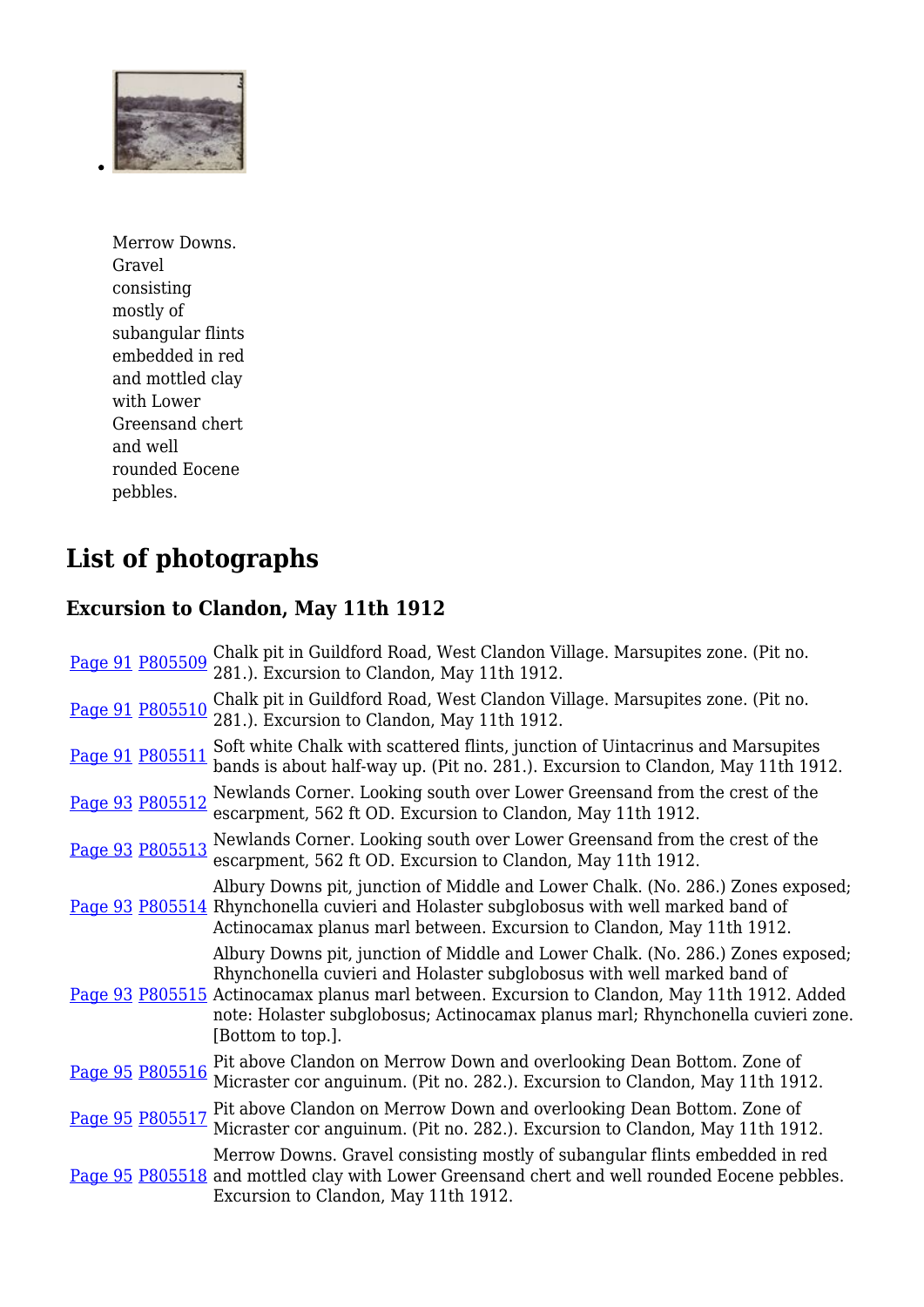[Page 95](http://pubs.bgs.ac.uk/publications.html?pubID=GA008#v=d&z=2&n=5&i=P803271.jp2&y=305&x=1199) [P805519](http://geoscenic.bgs.ac.uk/asset-bank/action/viewAsset?id=393835) and mottled clay with Lower Greensand chert and well rounded Eocene pebbles. Merrow Downs. Gravel consisting mostly of subangular flints embedded in red Excursion to Clandon, May 11th 1912.

Retrieved from

'[http://earthwise.bgs.ac.uk/index.php?title=Excursion\\_to\\_Clandon,\\_Newland%27s\\_Corner,\\_and\\_Silen](http://earthwise.bgs.ac.uk/index.php?title=Excursion_to_Clandon,_Newland%27s_Corner,_and_Silent_Pool._Saturday,_May_11th,_1912_-_Geologists%27_Association_excursion&oldid=50725) t Pool. Saturday, May 11th, 1912 - Geologists%27 Association excursion&oldid=50725' [Category](http://earthwise.bgs.ac.uk/index.php/Special:Categories):

[Geologists' Association excursions](http://earthwise.bgs.ac.uk/index.php/Category:Geologists%27_Association_excursions)

## **Navigation menu**

#### **Personal tools**

- Not logged in
- [Talk](http://earthwise.bgs.ac.uk/index.php/Special:MyTalk)
- [Contributions](http://earthwise.bgs.ac.uk/index.php/Special:MyContributions)
- [Log in](http://earthwise.bgs.ac.uk/index.php?title=Special:UserLogin&returnto=Excursion+to+Clandon%2C+Newland%27s+Corner%2C+and+Silent+Pool.+Saturday%2C+May+11th%2C+1912+-+Geologists%27+Association+excursion&returntoquery=action%3Dmpdf)
- [Request account](http://earthwise.bgs.ac.uk/index.php/Special:RequestAccount)

#### **Namespaces**

- [Page](http://earthwise.bgs.ac.uk/index.php/Excursion_to_Clandon,_Newland%27s_Corner,_and_Silent_Pool._Saturday,_May_11th,_1912_-_Geologists%27_Association_excursion)
- [Discussion](http://earthwise.bgs.ac.uk/index.php?title=Talk:Excursion_to_Clandon,_Newland%27s_Corner,_and_Silent_Pool._Saturday,_May_11th,_1912_-_Geologists%27_Association_excursion&action=edit&redlink=1)

 $\Box$ 

#### **Variants**

#### **Views**

- [Read](http://earthwise.bgs.ac.uk/index.php/Excursion_to_Clandon,_Newland%27s_Corner,_and_Silent_Pool._Saturday,_May_11th,_1912_-_Geologists%27_Association_excursion)
- [Edit](http://earthwise.bgs.ac.uk/index.php?title=Excursion_to_Clandon,_Newland%27s_Corner,_and_Silent_Pool._Saturday,_May_11th,_1912_-_Geologists%27_Association_excursion&action=edit)
- [View history](http://earthwise.bgs.ac.uk/index.php?title=Excursion_to_Clandon,_Newland%27s_Corner,_and_Silent_Pool._Saturday,_May_11th,_1912_-_Geologists%27_Association_excursion&action=history)
- [PDF Export](http://earthwise.bgs.ac.uk/index.php?title=Excursion_to_Clandon,_Newland%27s_Corner,_and_Silent_Pool._Saturday,_May_11th,_1912_-_Geologists%27_Association_excursion&action=mpdf)

 $\Box$ 

#### **More**

#### **Search**

Search Go

#### **Navigation**

- [Main page](http://earthwise.bgs.ac.uk/index.php/Main_Page)
- [Recent changes](http://earthwise.bgs.ac.uk/index.php/Special:RecentChanges)
- [Random page](http://earthwise.bgs.ac.uk/index.php/Special:Random)